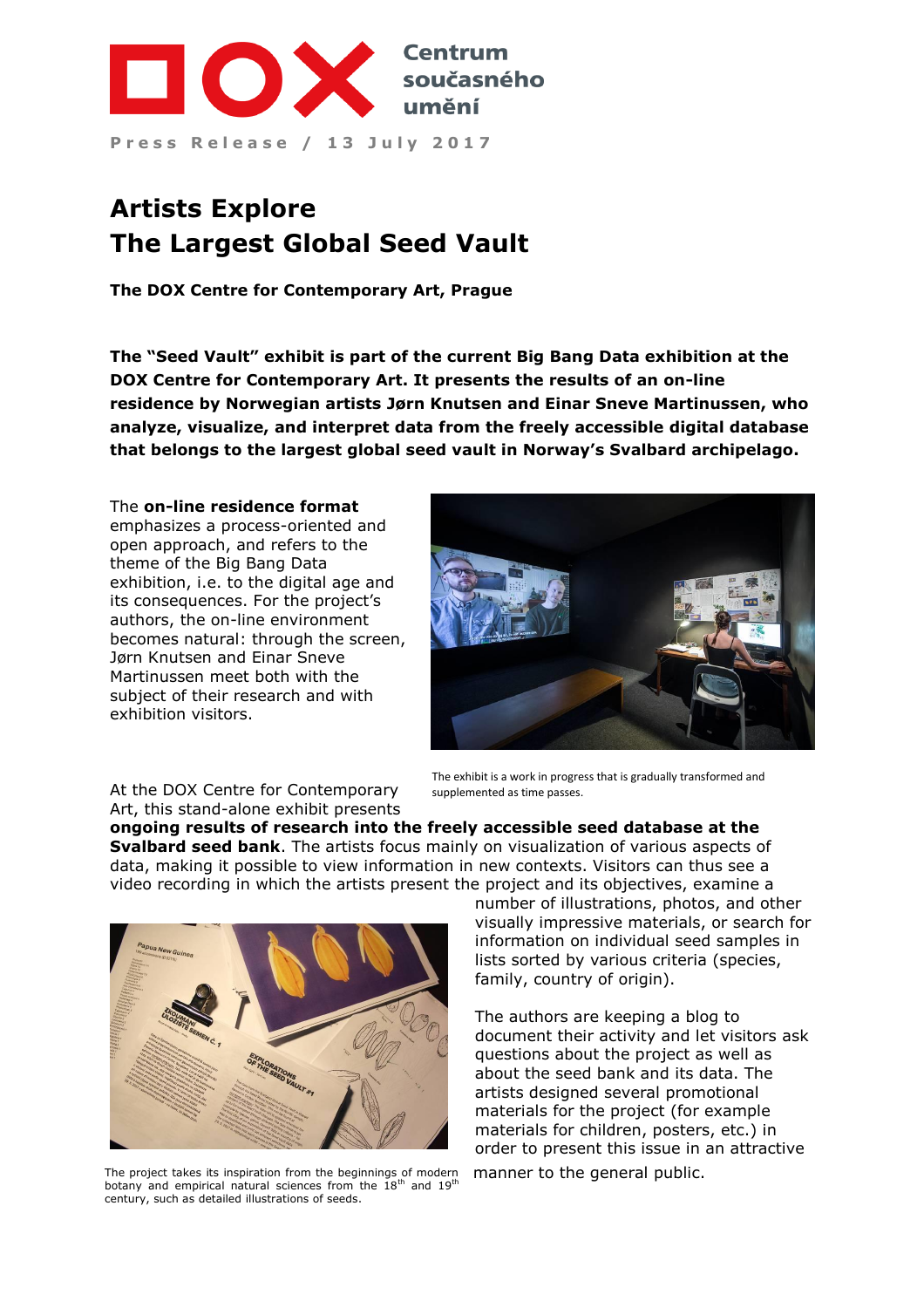**The Global Seed Vault** is situated in the permafrost of Norway's Svalbard archipelago in the Arctic Ocean. It contains the largest and most diverse seed collection in the world: it preserves duplicates of seed samples stored in gene banks around the entire world. Its huge ice vaults, which should ensure protection for the seeds for hundreds of years, currently contain over 930,000 samples. The facility is a secure storage facility in case of a regional or global crisis. But it also provides an opportunity for international cooperation, hope, and preserves the future of mankind and biodiversity. It was these aspects that the artists wanted to emphasize in their project, their aim being to show and describe new aspects of diversity and wealth that are not as frequently discussed in connection with the



The vault is an attempt to safeguard against the possible loss of seeds in other gene banks due to a regional or global crisis. Its total capacity is estimated to be approximately 2.25 billion seeds.

vault. At the same time, they wanted to deal with the economic and political impact of the entire "industry" that has arisen within this context.



While only a limited number of people have access to the Svalbard Global Seed Vault, its global on-line version (the seed database) offers maximum openness.

**Jørn Knutsen and Einar Sneve Martinussen** are part of the Voy design studio as well as working at the Oslo School of Architecture and Design (AHO). Their work includes visualization technology, films, interactive products, and exhibitions. In the past several of their projects have focused on investigation and visualization of extensive technological systems such as wireless networks and GPS.

# **The exhibit is part of the BIG BANG DATA, which is at the DOX Centre for Contemporary Art until 14 August 2017.**

#### **BLOG:**

<https://medium.com/explorations-of-the-seed-vault>

**BIG BANG DATA** <http://www.dox.cz/cs/vystavy/big-bang-data>

**Photos** in print quality are available for download at: <http://www.dox.cz/cs/press/image-center/detail/online-rezidence-k-big-bang-data>

**The "Big Bang Data: Data Security Week and On-line Residence" was supported by a grant from Iceland, Liechtenstein, and Norway.**